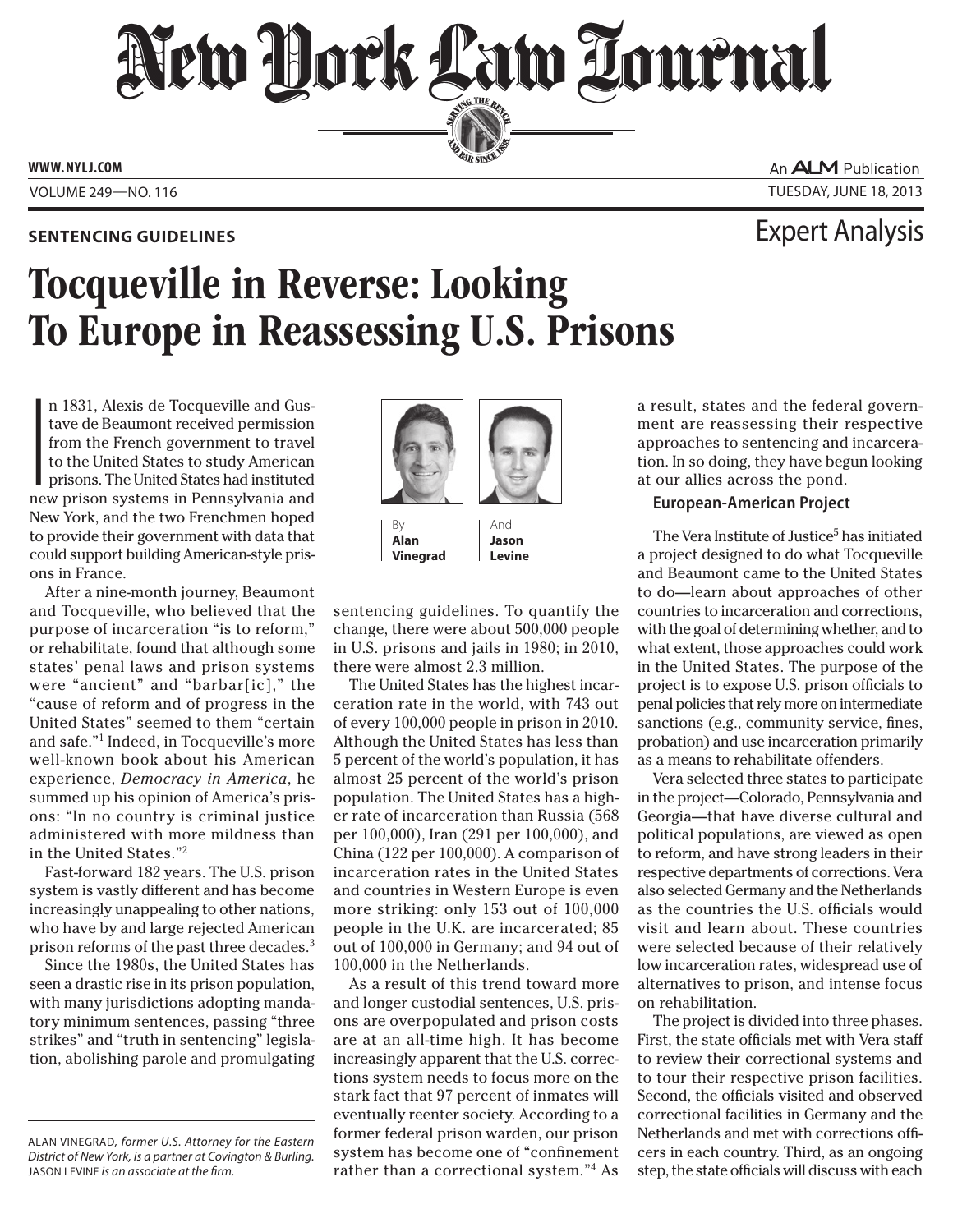other and Vera what they learned and what they think could work in the United States.

Tom Clements, the former executive director of the Colorado Department of Corrections, who was tragically murdered just a few weeks after visiting the prisons in Europe, said this about the project: "I believe this experience will prove to be a springboard for new ideas to improve correctional services in Colorado with a focus on efficiency and better public safety outcomes."6

#### **Different Approaches**

From the 19th century through the 1970s, America's penal system emphasized the rehabilitation of offenders in part through the imposition of indeterminate sentences and other means—such as good-time, furloughs and parole—to lower the amount of time actually spent in prison. Beginning in the 1970s, however, rehabilitation began to take a back seat as both federal and state governments became increasingly focused on incapacitation, deterrence and retribution.

In contrast, Germany, the Netherlands, and many other European countries continue to prioritize rehabilitation today. In Germany, for example, the primary aim of incarceration is to enable prisoners to lead a life of "social responsibility free of crime" upon release.7 Germany's Prison Act requires that prison life be as similar as possible to life in the community and facilitate the reintegration of prisoners into society.8 Relatedly, one of the guiding principles of the Netherlands' 1998 Penitentiary Principles Act is the re-socialization of prisoners.

The German and Dutch sentencing and incarceration systems are different from those in the United States in two key ways. First, far fewer persons convicted of a crime in Germany and the Netherlands face lengthy prison terms. Whereas less than 3 percent of federal prison sentences imposed in the United States are for one year or less, more than 40 percent of prison sentences imposed in the Netherlands and Germany are for a similarly short duration. Similarly, almost 70 percent of persons convicted of a crime in the United States are sentenced to prison and, when they are, the average sentence imposed is 63 months;<sup>9</sup> in contrast, only 7.5 percent of individuals convicted of a crime in Germany go to jail, $10$  and the average length of incarceration in Germany is about one year.

In the Netherlands, the average length of incarceration is a mere 3.5 months. Germany and the Netherlands more often impose a combination of fines, community service and other non-custodial alternatives to incarceration.

Second, the respective purposes of incarceration are reflected in markedly different prison systems. To be clear, the U.S. "prison system" is actually 51 unique systems—the federal system and the 50 states—each with a variety of different types of prisons (e.g., high, medium, and minimum security prisons; prisons for women; jails; juvenile detention centers). But the average U.S. prison can be generally characterized by monotone jumpsuits; small cells with basic necessities (e.g., bed, toilet, sink); regimented schedules and minimal privacy. It is a system that prioritizes punishment over rehabilitation.

It has become increasingly apparent that the U.S. corrections system needs to focus more on the stark fact that 97 percent of inmates will eventually reenter society.

In contrast, the German and Dutch approaches to incarceration are predicated on the fact that the majority of inmates will be released and return to the community. In Germany, to further the aim of keeping prison life as "normal" as possible, prisoners maintain more privacy and are given more opportunity for individual expression than prisoners in the United States. As a matter of general practice, prisoners have keys to their own cells, which have windows and are larger than most prison cells in the United States, and guards knock before entering.

Prisoners in both Germany and the Netherlands wear their own clothes; indeed, correctional facilities do not even purchase clothing for inmates. Instead of regimented, guard-directed schedules, German and Dutch prisoners can set their own schedules for when they eat, sleep and work. Of course, inmates have responsibilities, and they are disciplined when those responsibilities are disregarded; but by giving inmates a set of general tasks and having them shape the way those tasks will be completed, German and Dutch prison systems try to make life on the inside approach life on the outside.

There are other significant differences between the prisons to which the corrections officials participating in the Vera project are accustomed and the German and Dutch prisons they visited. In Pennsylvania, Georgia and Colorado, prison officials complete a four-to-five-week basic training program;11 in Germany, prison officials must undergo two years of theoretical and practical training. Moreover, to promote the rehabilitation of offenders, German and Dutch prisons establish comprehensive and targeted sentencing plans for each inmate from the day he or she is incarcerated. Finally, unlike in the United States, where long-term segregation is often used not only to protect against the most dangerous inmates but also to punish prisoners for non-violent rule violations, manage prison overcrowding and protect prisoners believed to be at risk in the general prison population, solitary confinement is seldom used and limited to between two weeks (Netherlands) and three months a year (Germany).

#### **Can It Work in the United States?**

To assess whether the German/Dutch approach works, one must first determine how the success of a corrections system should be measured. Although there are many cultural, moral and economic metrics one could use to evaluate a corrections system, we view recidivism and cost as the most important and objective ways to measure success.

Unfortunately, comparing recidivism rates of the United States and European countries is no small feat. In the United States, 43.3 percent of prisoners released in 2004 were back in prison within three years for either a new crime or a technical violation of their release.12 In the Netherlands, 48.5 percent of adult prisoners released in 2008 were reconvicted of another crime (though not necessarily put in jail) within two years. Notably, this percentage drops to 27.5 percent of all Dutch adults initially found guilty of committing a crime, whether imprisoned or not.13 Recidivism data in Germany are more analogous to those in the Netherlands than in the United States: in Germany, 48.1 percent of prisoners released in 2004 were reconvicted of another crime, and only 32.7 percent of all persons initial